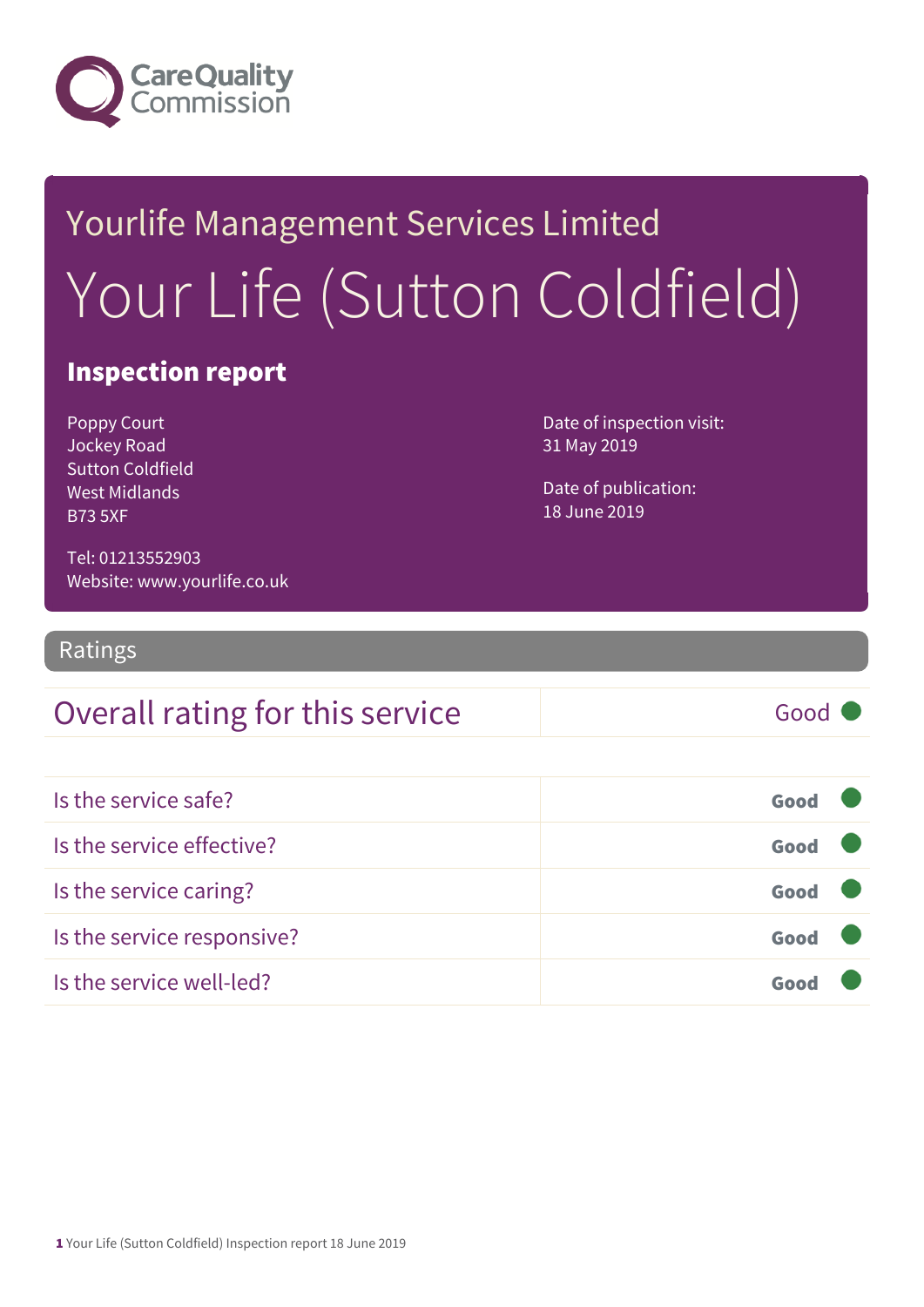### Summary of findings

#### Overall summary

About the service: Your Life (Sutton Coldfield) is a domiciliary care service that provides personal care to people living in their own homes in a supported living complex called Poppy Court. At the time of the inspection nine people were receiving the regulated activity, personal care, from the provider.

People's experience of using this service: People were happy with the service they received and felt safe in the company of staff who supported them. Where safeguarding concerns had been raised, they had been responded to and acted on appropriately.

Accidents and incidents were routinely recorded and acted upon. Information was analysed for any trends and actions were taken to reduce the risk of reoccurrence.

Staff were provided with an induction and training opportunities to provide them with the skills required to meet people's needs. The registered manager was proactive in sourcing additional training for staff where required.

Staff felt well trained and supported in their role. They felt listened to and able to contribute to the running of the service. Staff practice was regularly observed to ensure people were supported safely and in-line with their care needs.

People were supported by a consistent group of staff who were aware of their health care needs and liaised with other health care professionals to support their wellbeing. People were supported where appropriate at mealtimes.

People were supported to have maximum choice and control of their lives, and staff supported them in the least restrictive way possible; the policies and systems in the service supported this practice.

Staff treated people with dignity and respected and encouraged them to maintain their independence. People were routinely encouraged to be involved in decisions regarding their care. People received care and support based on their individual assessment, needs and preferences.

People were supported to take part in a variety of activities that were of interest to them.

No complaints had been received regarding the delivery of care and people were confident that if they raised a concern, it would be dealt with appropriately. A number of compliments had been received regarding the service.

People and staff were complimentary of the service, and of the positive impact the registered manager had had on service delivery and considered it to be well led. People were provided with the opportunity to meet with the registered manager to discuss any issues or concerns they may have.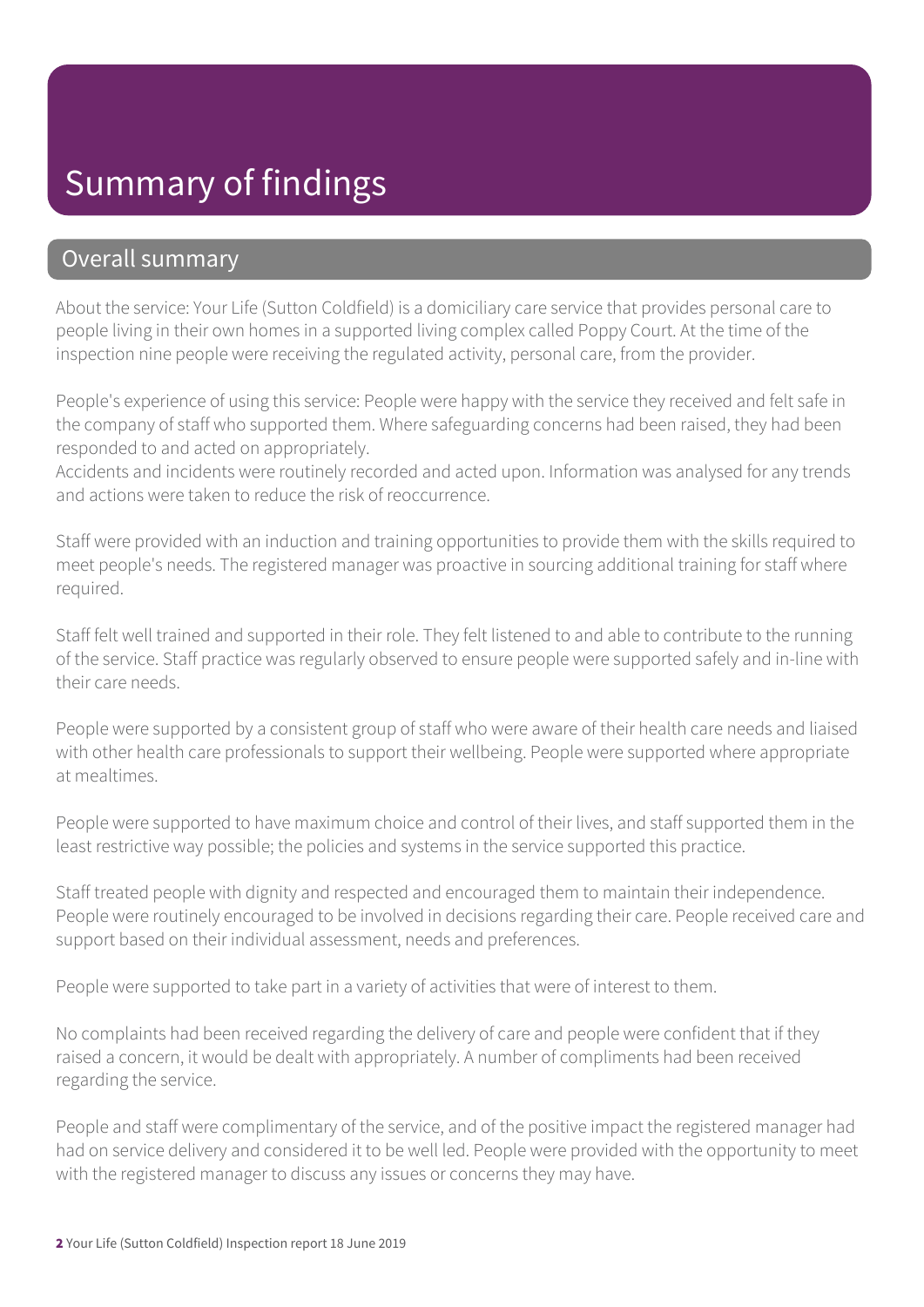A number of quality audits were in place in order to drive improvement in the service. Staff were aware of and on board with, the registered manager's vision for the service, which was to provide people with person centred care.

Rating at last inspection: At the last inspection the service was rated 'Good' and the report was published on 22 September 2016.

Why we inspected: This was a planned inspection, based on the previous rating.

Follow up: We will monitor all intelligence received about the service to inform when the next inspection should take place.

For more details, please see the full report which is on the CQC website at www.cqc.org.uk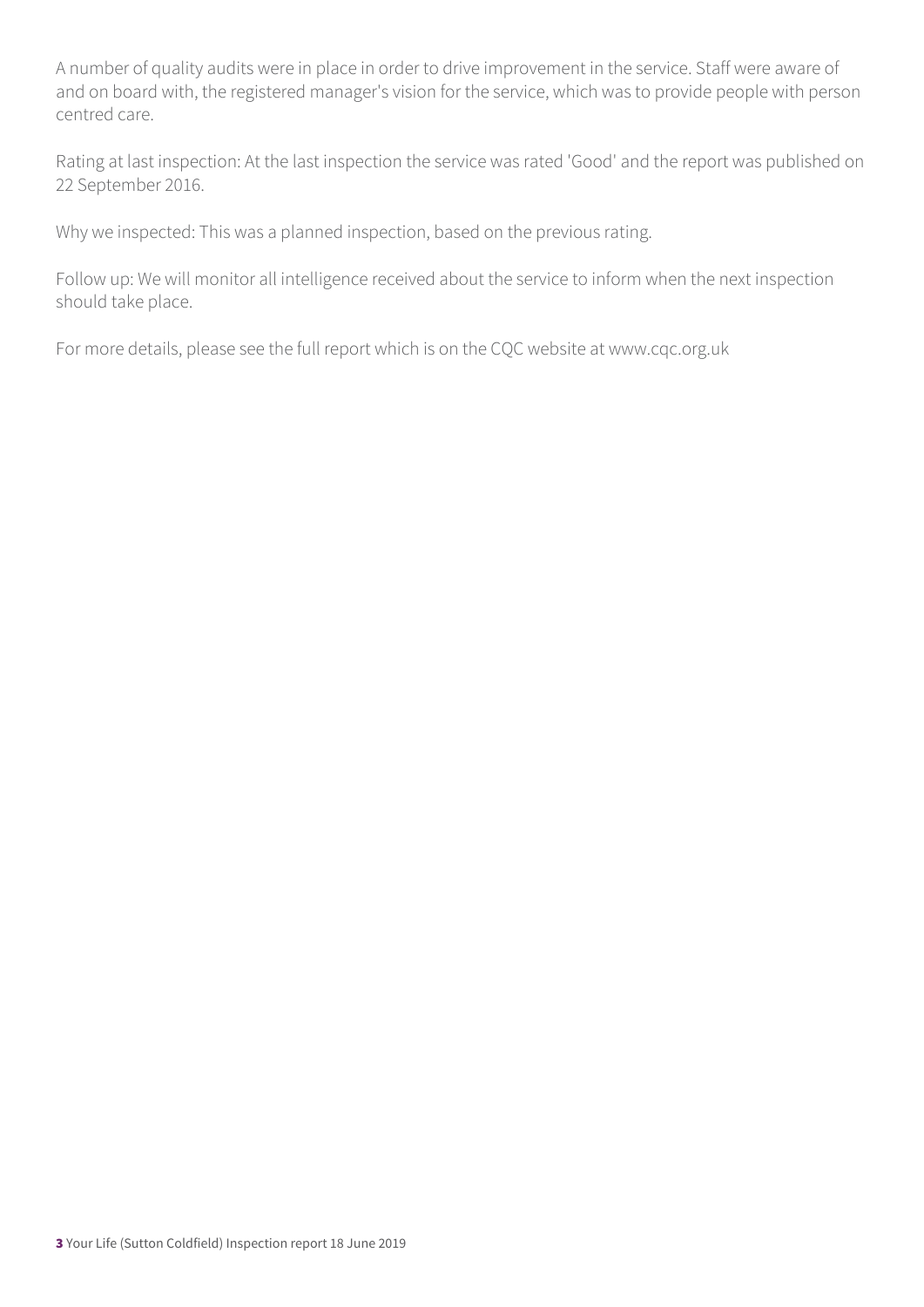### The five questions we ask about services and what we found

We always ask the following five questions of services.

| Is the service safe?        | Good |
|-----------------------------|------|
| The service was safe.       |      |
| Is the service effective?   | Good |
| The service was effective.  |      |
| Is the service caring?      | Good |
| The service was caring.     |      |
| Is the service responsive?  | Good |
| The service was responsive. |      |
| Is the service well-led?    | Good |
| The service was well-led.   |      |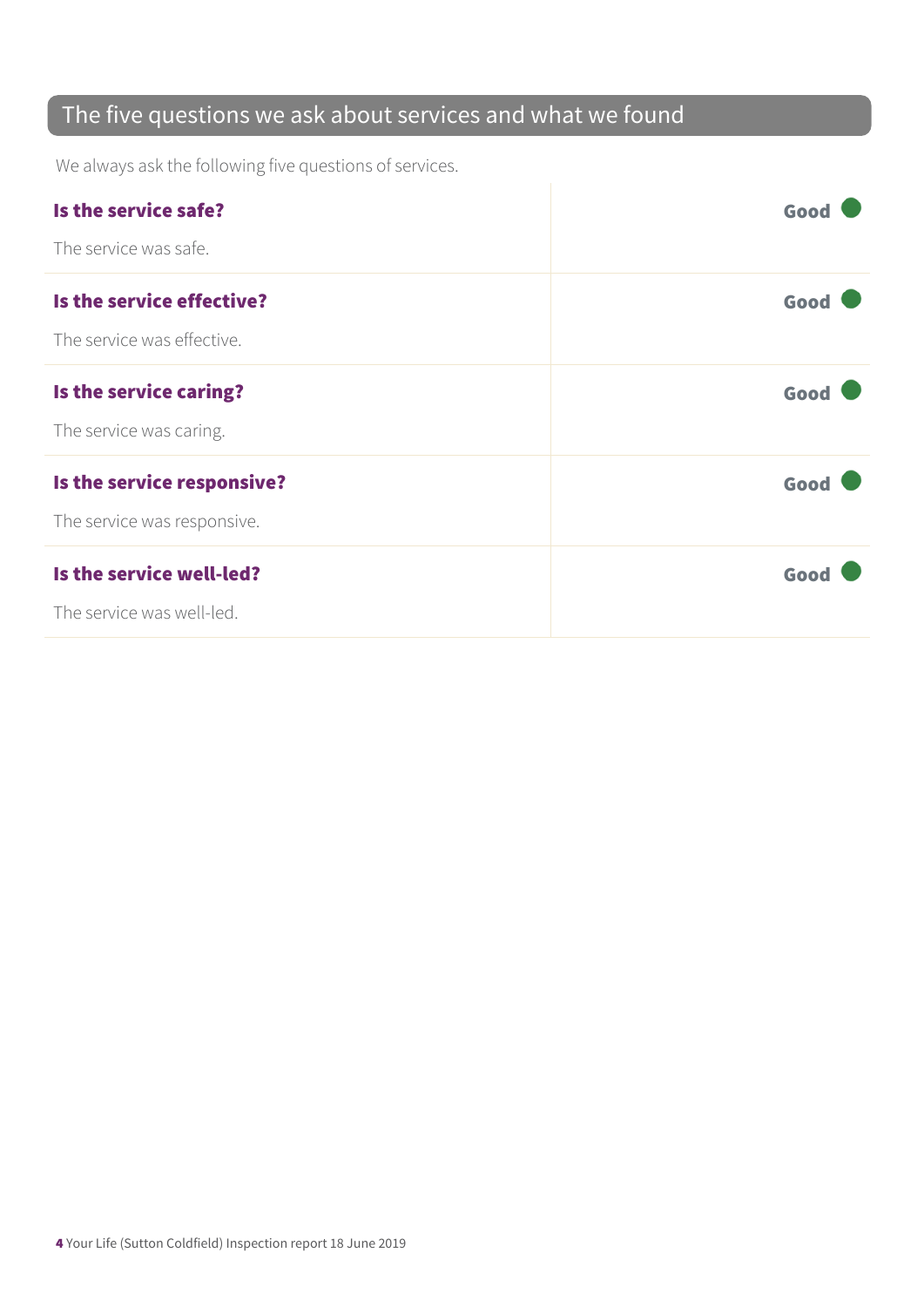

# Your Life (Sutton Coldfield)

### Detailed findings

### Background to this inspection

We carried out this inspection under Section 60 of the Health and Social Care Act 2008 (the Act) as part of our regulatory functions. This inspection was planned to check whether the provider was meeting the legal requirements and regulations associated with the Act, to look at the overall quality of the service, and to provide a rating for the service under the Care Act 2014.

#### Inspection team:

The inspection was carried out by one inspector.

#### Service and service type:

This service is a domiciliary care agency which provides personal care to people living in their own homes in a supported living complex. It provides a service to older people and people living with dementia.

The service had a manager registered with the Care Quality Commission. This means that they and the provider are legally responsible for how the service is run and for the quality and safety of the care provided.

#### Notice of inspection:

We gave the service 48 hours' notice of the inspection visit to enable the provider to make arrangements with staff and people who received a service, to speak to the inspector.

Inspection site visit activity started on 31 May 2019 and ended on 31 May 2019. We visited the office location on 31 May 2019 to see the manager and office staff; and to review care records and policies and procedures. We also spoke with the registered manager on the phone on 5 June 2019 as they were not present during the inspection.

#### What we did:

Before the inspection we reviewed information we held about the service and the service provider. The previous registered manager completed a Provider Information Return (PIR). This is a form that asks the provider to give some key information about the service, what the service does well and improvements they plan to make. We looked at the notifications we had received for this service. Notifications are information about important events the service is required to send us by law.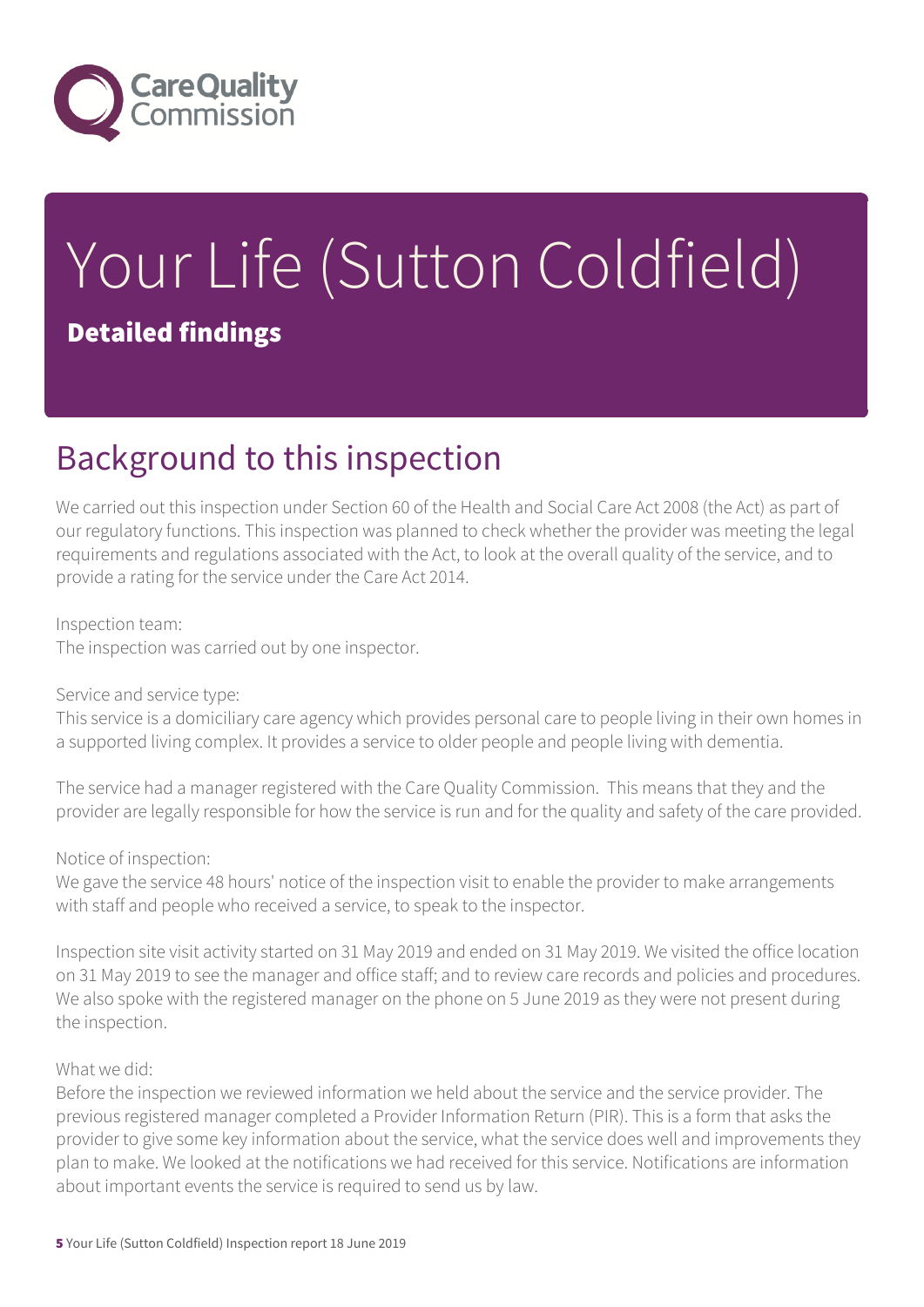During the inspection we spoke with three people to gather views about the care they received. We also spoke with one relative. We looked at records, which included four people's care and medicine records. We looked at a range of records about how the service was managed. The registered manager was on holiday and we spoke with the area manager, duty area manager, quality manager and three members of care staff and the organisation's health and wellbeing officer. Following the inspection we spoke with the registered manager on the telephone.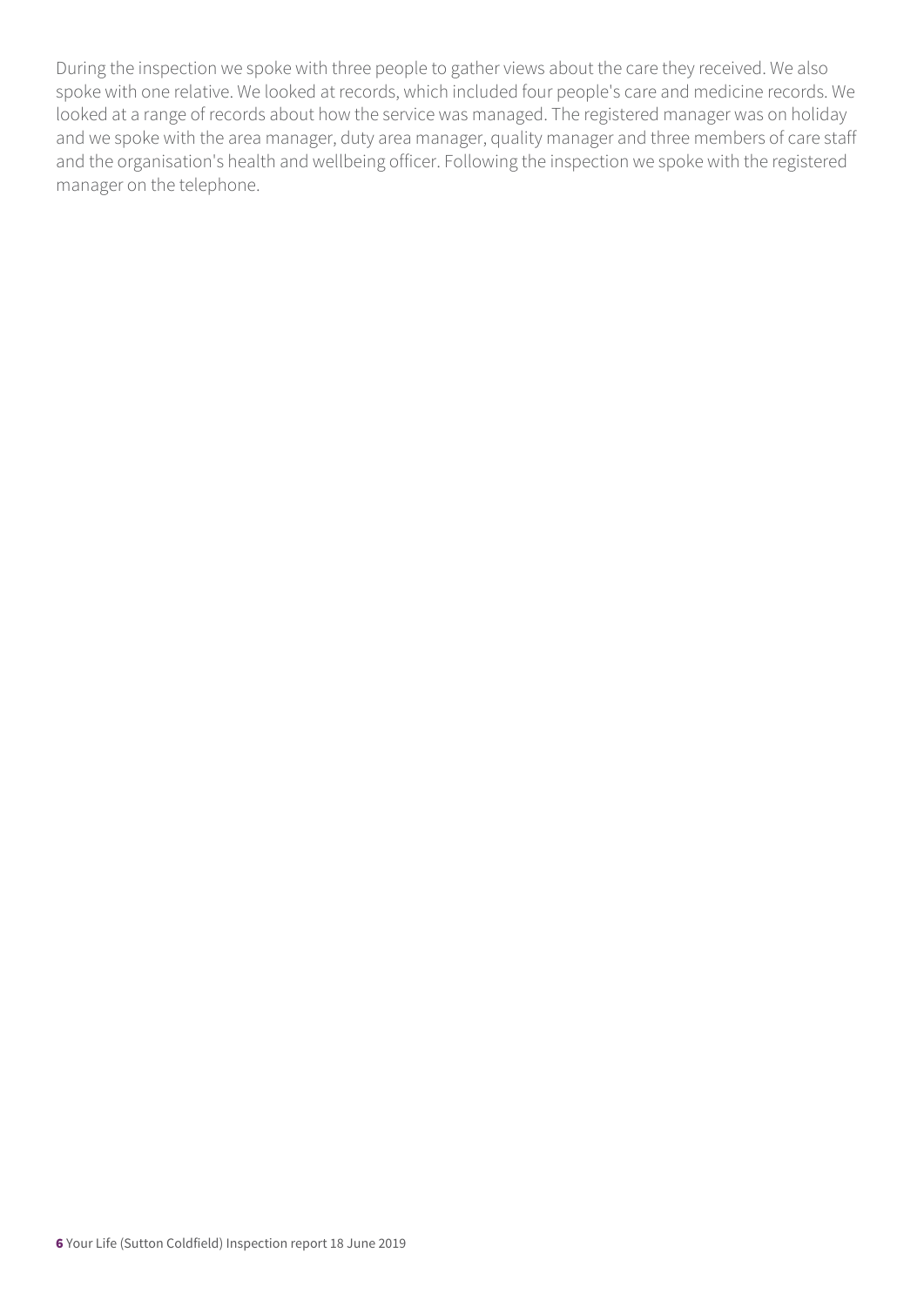### Is the service safe?

### Our findings

Safe – this means we looked for evidence that people were protected from abuse and avoidable harm

People were safe and protected from avoidable harm. Legal requirements were met.

Systems and processes to safeguard people from the risk of abuse

● People were supported by staff who had received training in how to recognise signs of abuse people may be at risk from and were aware of their responsibilities to report and act on concerns. Staff told us information regarding who to report a safeguarding concern to was accessible to them and we observed this.

● Where safeguarding concerns arose, the provider had responded and acted on the concerns appropriately, including reporting them to the local authority and putting measures in place to keep people safe. A person told us, "Yes, I do feel safe and staff are always checking to see things are ok".

#### Assessing risk, safety monitoring and management

- People were supported by staff who were aware of the risks to them on a daily basis. For example, a member of staff described the measures they put in place when supporting a person who was at risk of falls and had a particular health condition. They told us, "You can't rush [person] you have to go at their pace". Staff confirmed they were kept up to date with any changes in people's care needs and that their practice was observed on a regular basis to ensure they followed the latest guidance provided.
- People were confident staff knew how to keep them safe from harm and felt comfortable being supported by a consistent group of staff who knew them well.
- There was a daily homeowner checklist in place to ensure all people living at the location were seen in a 24 hour period, to ensure their safety.
- Although people lived in their own homes, the provider was aware of their responsibilities to ensure people's safety whilst accessing communal areas and a number of regular checks took place to ensure this. For example, fire safety checks, emergency lighting and call bell checks. A person told us, "I have a pendant alarm and it gives me peace of mind and helps me feel safe".

#### Staffing and recruitment

- People were supported by sufficient numbers of staff. People had access to a member of staff 24 hours a day which provided additional reassurance and support.
- There was a robust recruitment process in place to ensure people were supported by safely recruited staff who had provided satisfactory references and completed Disclosure and Barring Checks [DBS] prior to being employed by the service.

#### Using medicines safely

- Systems were in place to ensure where appropriate, people received support to take their medicines as prescribed. One person told us, "I have a set time for my medication and the same staff come in every day".
- Staff had received training in how to administer medication and confirmed management observed their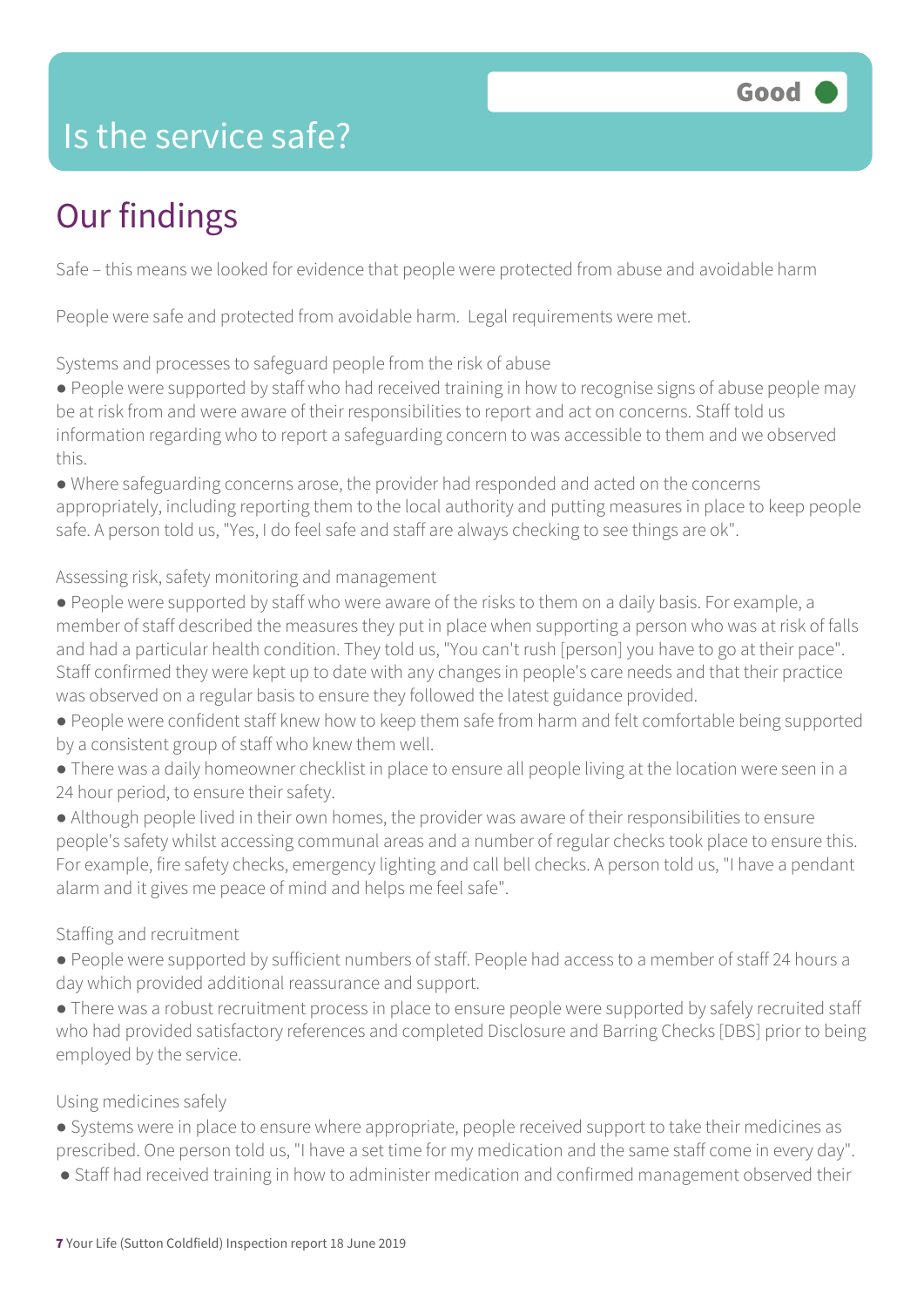practice to ensure they remained competent in this area.

Preventing and controlling infection

● Staff had received training in infection control and confirmed they had access to protective personal equipment such as gloves and aprons. People confirmed staff used this equipment when providing personal care.

Learning lessons when things go wrong

● Systems were in place to ensure lessons were learnt when things went wrong. Accidents, incidents and safeguarding concerns were routinely recorded and individual lessons learnt where appropriate. Systems were in place to analyse the information collected to identify any trends and ensure the appropriate action was taken following these events. For example, we saw where medication errors had occurred, trends were identified and additional training and support was put in place for staff.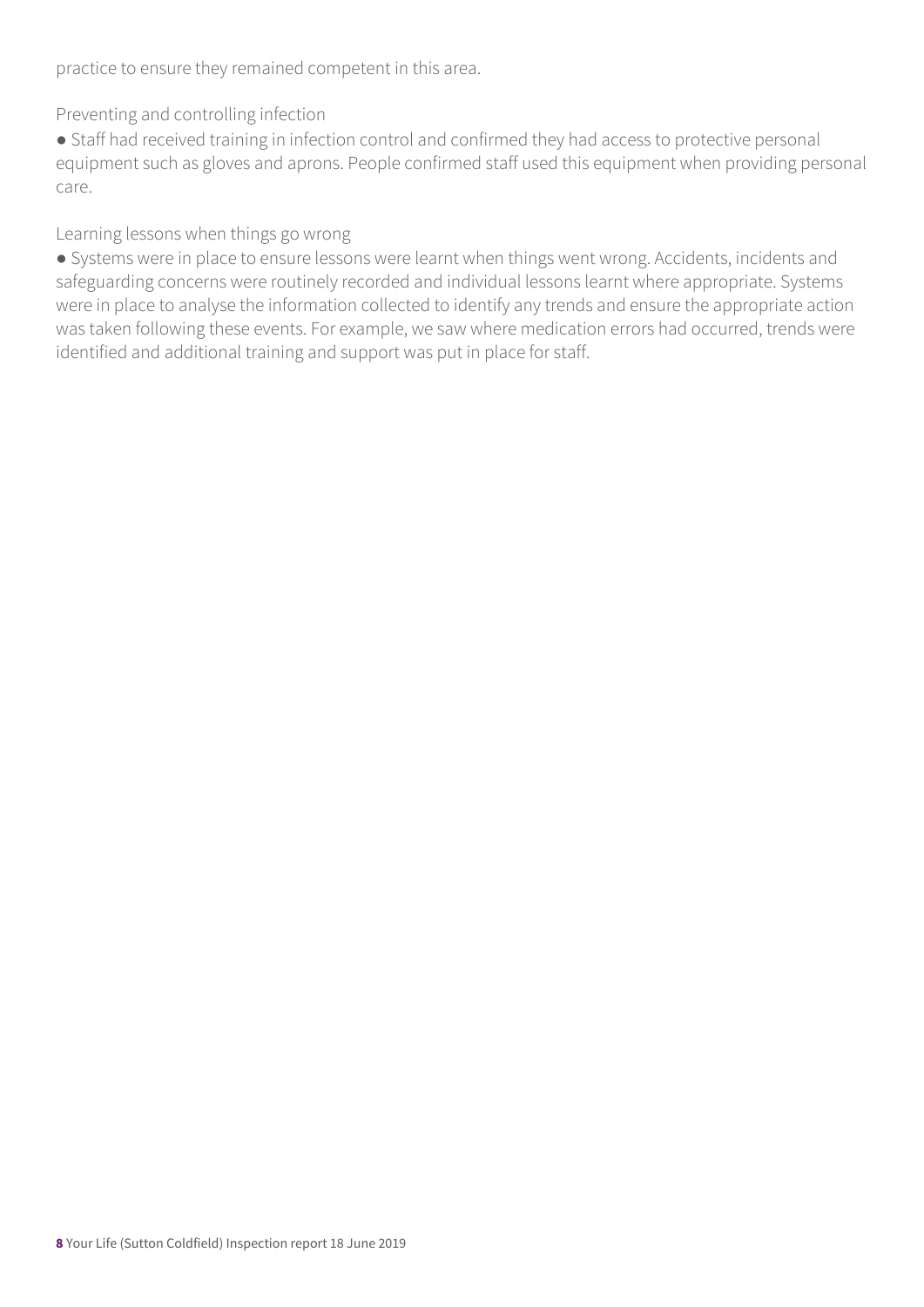### Is the service effective?

### Our findings

Effective – this means we looked for evidence that people's care, treatment and support achieved good outcomes and promoted a good quality of life, based on best available evidence

People's outcomes were consistently good, and people's feedback confirmed this.

Assessing people's needs and choices; delivering care in line with standards, guidance and the law ● People told us they were fully involved in conversations regarding their needs, prior to being offered support. People's needs were assessed to ensure the service was able to support them effectively and safely. We found the protected characteristics under the Equality Act had been considered when planning people's care, including who was important in their lives and how they wished to be supported.

● The assessment process in place meant staff were provided with the information they required to effectively meet people's individual needs. A member of staff told us, "Care records are very detailed" and explained their practice was observed by the registered manager when they first delivered care, to ensure it was provided as per the person's particular care needs.

Staff support: induction, training, skills and experience

● People were supported by staff who received an induction that prepared them for their role and included opportunities to shadow more experienced staff. A member of staff told us, "I shadowed experienced staff across three shifts and it was very informative. I was able to work on my own on the fourth day".

●Staff told us, and records confirmed, they were provided with training opportunities to enable them to provide effective care for people and meet their particular needs. Staff spoke enthusiastically and emotionally about a recent training session they had attended called 'virtual dementia'. All staff spoken with told us they felt this additional training had provided them with a further understanding of the needs of people living with dementia and how to support them. A member of staff told us, "The registered manager went out of their way to get support for [person] and this training was part of that".

Supporting people to eat and drink enough to maintain a balanced diet

- Staff supported people where required, to make their own meals and were aware of their dietary preferences. Records seen demonstrated that staff encouraged people to eat and drink to maintain a healthy diet.
- People were supported to access the dining facilities that were provided onsite and their particular dietary needs were catered for.

Staff working with other agencies to provide consistent, effective, timely care

● Staff told us communication between themselves and other agencies was good. A communication book in place was used to share information and staff were required to sign to acknowledge they had seen the entry and acted on the issue raised.

Supporting people to live healthier lives, access healthcare services and support

● People were supported by staff who were aware of their healthcare needs and knew when to contact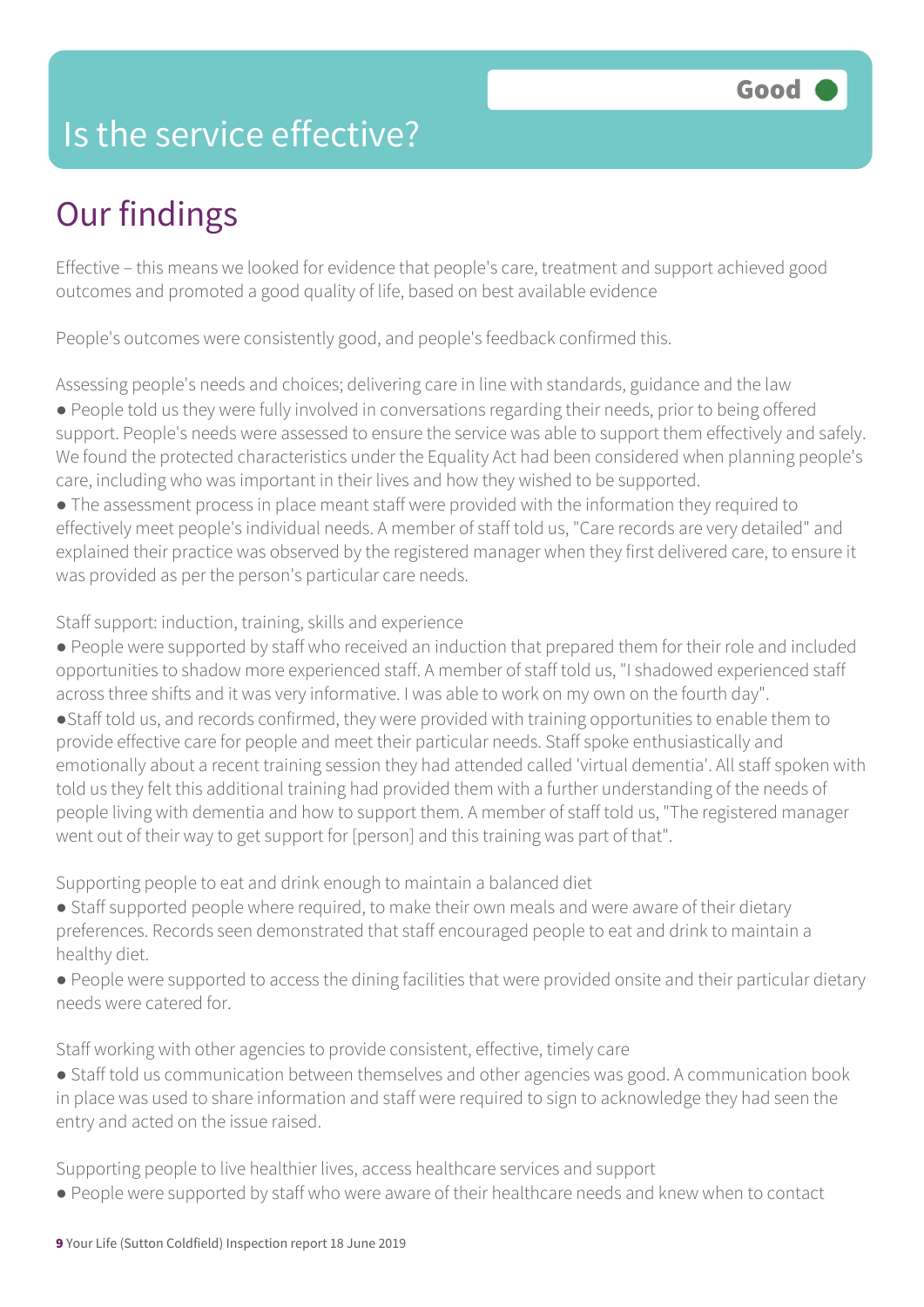outside assistance. One person described how staff had 'kept an eye on them' when they were unwell which offered them some peace of mind. They told us, "If I was ill, I know they would get the doctor out".

Ensuring consent to care and treatment in line with law and guidance

• The Mental Capacity Act 2005 (MCA) provides a legal framework for making particular decisions on behalf of people who may lack the mental capacity to do so for themselves. The Act requires that, as far as possible, people make their own decisions and are helped to do so when needed. When they lack mental capacity to take particular decisions, any made on their behalf must be in their best interests and as least restrictive as possible.

● People can only be deprived of their liberty to receive care and treatment with appropriate legal authority.

● We checked whether the service was working within the principles of the MCA and found that they were. A member of staff told us, "You always ask first and obtain people's consent" (prior to supporting them). People spoken with confirmed this.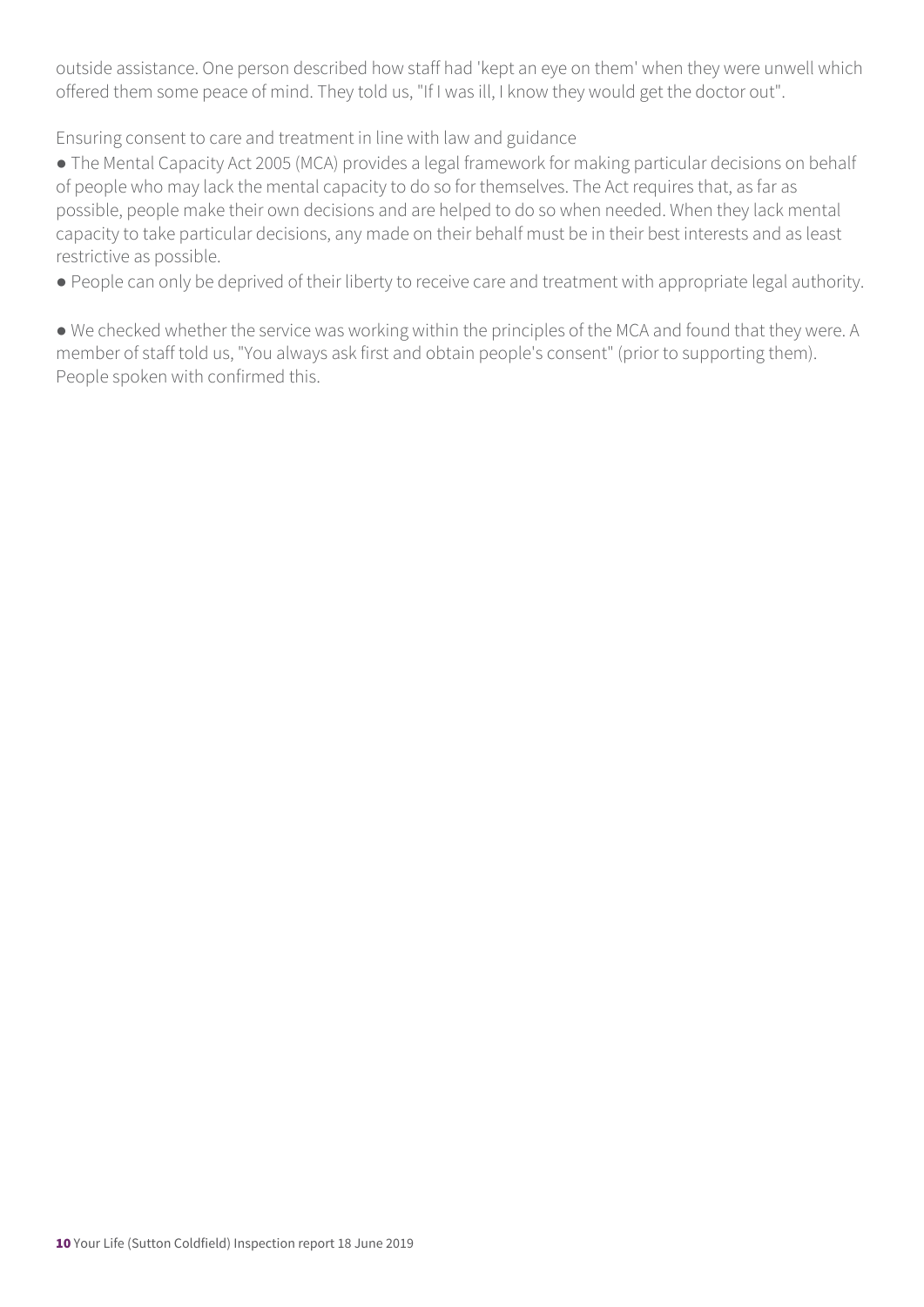### Is the service caring?

### Our findings

Caring – this means we looked for evidence that the service involved people and treated them with compassion, kindness, dignity and respect

People were supported and treated with dignity and respect and involved as partners in their care.

Ensuring people are well treated and supported; respecting equality and diversity

● People spoke positively about the service they received and the caring nature of the staff who supported them. We observed people had warm relationships with staff who also talked fondly of the people they supported.

● Peoples' care records held information and 'tips' for staff on how to communicate effectively with people. We were advised there were no people being supported who had particular communication needs, but staff were mindful to listen to people and speak clearly to them when holding a conversation and we observed this.

● People told us that staff and the registered manager were accessible and able to quickly respond to their changing needs. They told us they were confident that if they needed help, they would be listened to and it would be made available to them.

Supporting people to express their views and be involved in making decisions about their care

● People were supported by staff who knew them well. Calls were arranged to ensure staff were allocated the correct amount of time to support people safely, effectively and in-line with their particular care needs. A member of staff told us, "The first call is observed by the duty manager to assess and look at the time the call takes. If the call runs over the registered manager will look at extending it". People told us they were satisfied with the amount of time that was allocated to support them and did not feel rushed.

Respecting and promoting people's privacy, dignity and independence

● People told us staff treated them with dignity and respect when providing their support. Staff were mindful of respecting people's privacy and dignity when supporting them with their personal care, a member of staff told us, "I would cover [person] with a towel or if safe to, turn around or ask if they want me to leave the room".

• Care records seen demonstrated there was an emphasis on supporting people to maintain their independence and this was reflected in conversations held with staff.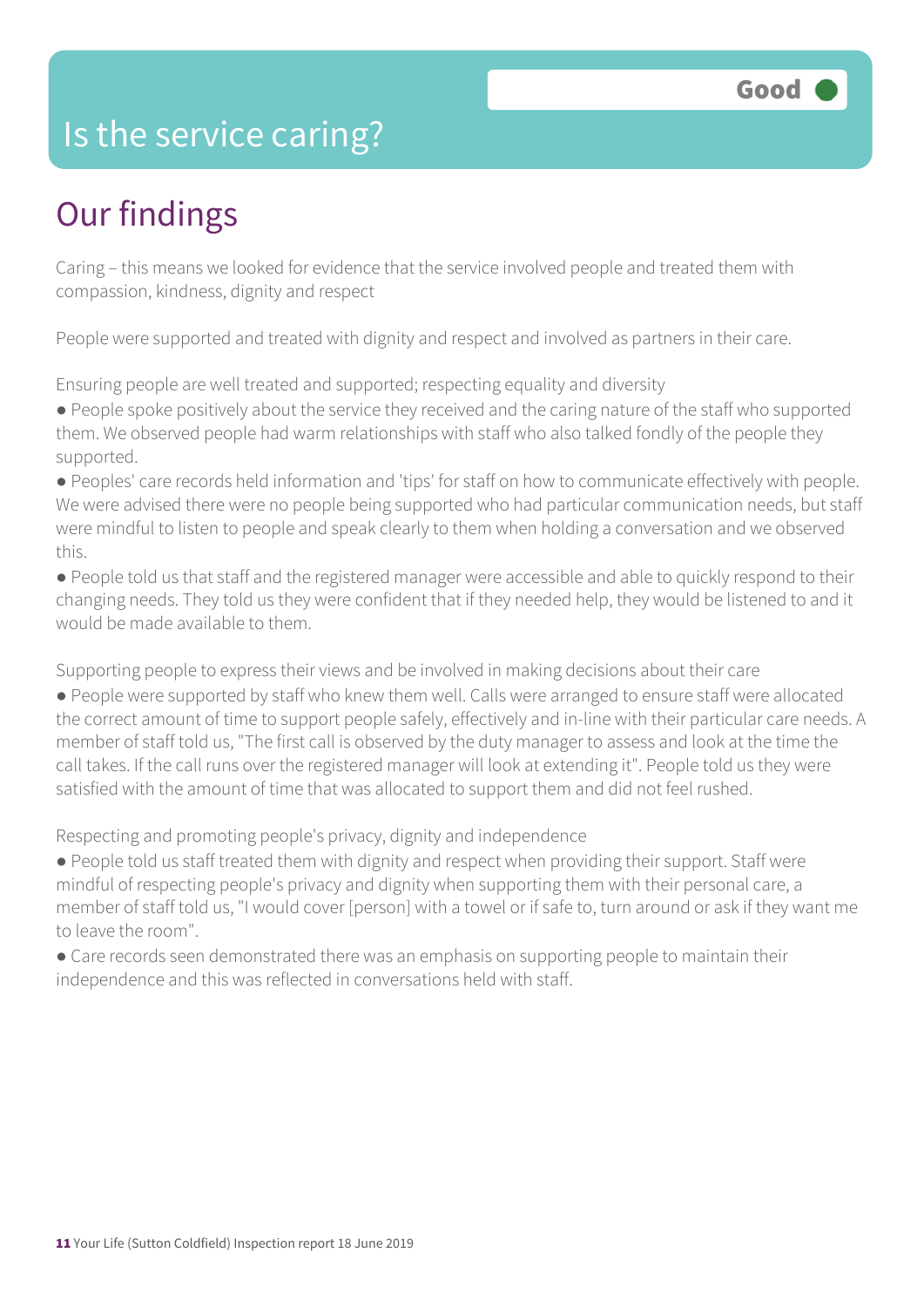### Is the service responsive?

### Our findings

Responsive – this means we looked for evidence that the service met people's needs

People's needs were met through good organisation and delivery.

Planning personalised care to meet people's needs, preferences, interests and give them choice and control

● People told us they received the support they needed in the way they preferred and were involved in the planning and review of their care. We noted people were involved in the writing and development of their care plans. An initial review took place after two weeks to ensure people were happy with the support provided and further reviews took place every six months or sooner if people's care needs changed. Staff spoken with were knowledgeable about the people they supported and were aware of what was important to them.

- People were provided with care and support that was responsive to their needs. For example, one person told us how they had unexpectedly had to attend a hospital appointment. They told us, "Staff had kept food plated and warm for me, for when I got back, which was thoughtful and appreciated".
- Staff were knowledgeable about the people they supported and were aware of what was important to them. Staff knew enough about people to strike up a conversation with them. We observed staff talking to people in communal areas, passing the time of day with them, asking after family and what their plans were for the rest of the day.
- We observed people were supported to access a number of activities that were of interest to them and to have new experiences. We saw information in communal areas inviting people to take part in a variety of activities such as 'race night', bingo, coffee mornings and a film club. One person told us, "I have surprised myself. I never thought I'd be interested in poetry, but I've joined a reading group here and I'm very much enjoying it". Another person told us how they had felt welcomed into the whole community and felt very much supported. The registered manager told us when they arrived, they felt people would benefit from more social inclusion and efforts were being made to encourage people to take part in a number of activities that may be of interest to them. One person told us, "[Registered manager's name] is good and has arranged quite a few activities". Staff also commented positively about this and confirmed the registered manager had identified a need to provide people with the opportunity to access activities that were of interest to them.

Improving care quality in response to complaints or concerns

- There was a system in place to record and respond to any complaints received. We saw no complaints had been received regarding the delivery of care but noted a number of compliments had been received. Information regarding how to raise a complaint was on display in communal areas and held in the service user guide, which people were provided with a copy of.
- People spoke with told us they had no complaints regarding the delivery of their care, but were confident that if they did, they would be listened to and responded to appropriately.

End of life care and support

● The service does not currently provide people with end of life support.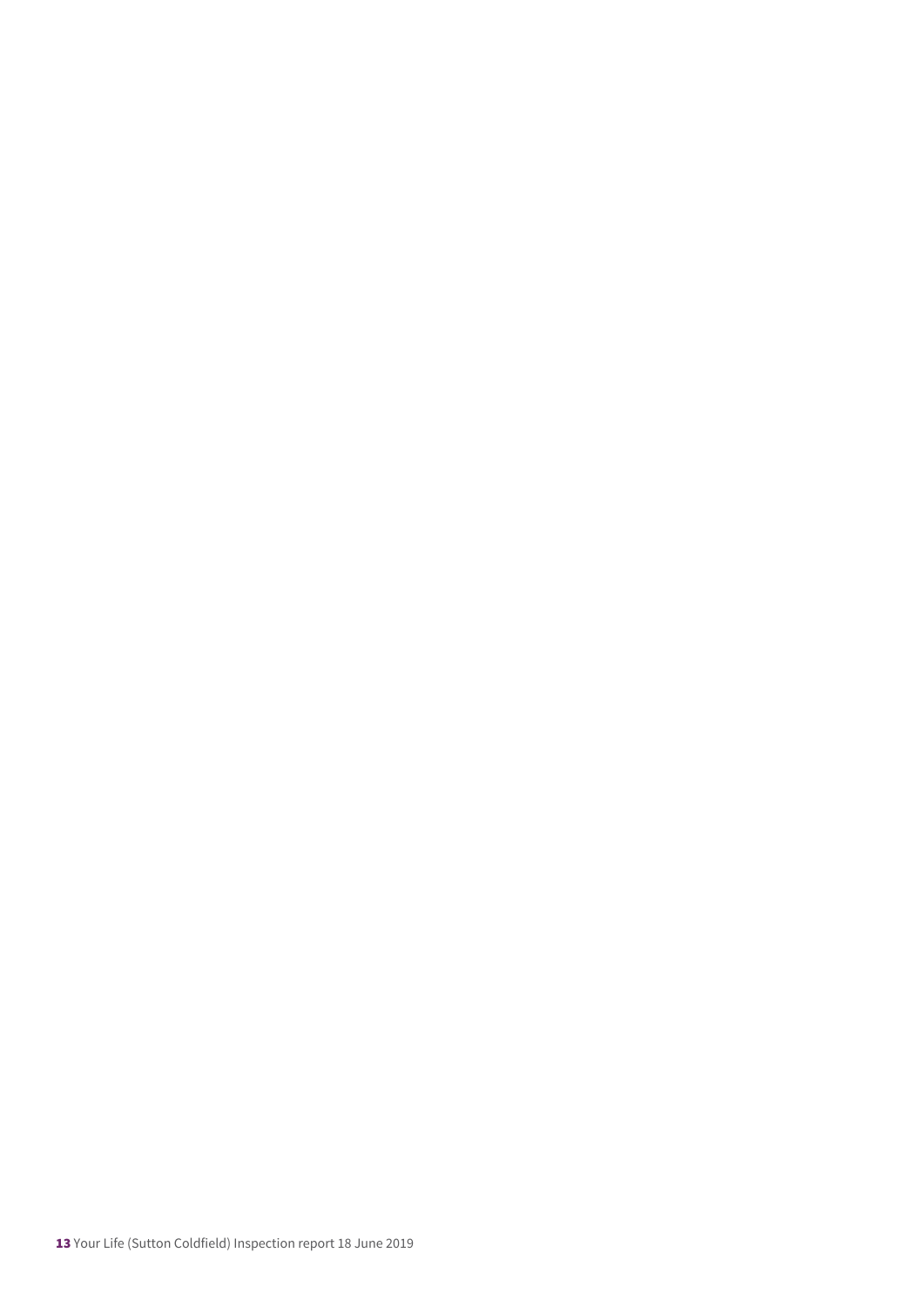### Is the service well-led?

### Our findings

Well-Led – this means we looked for evidence that service leadership, management and governance assured high-quality, person-centred care; supported learning and innovation; and promoted an open, fair culture

The service was consistently managed and well-led. Leaders and the culture they created promoted highquality, person-centred care.

Planning and promoting person-centred, high-quality care and support with openness; and how the provider understands and acts on their duty of candour responsibility

● People told us they were happy with the service they received. One person said, "You can speak to any people [staff] here and [registered manager's name] has always been very helpful". A relative told us, "I've no concerns". Staff told us they considered the service to be well led and they would recommend it. One member of staff said, "They [management] do listen and act; you can put suggestions forward and they take on board what you say".

● People and staff all spoke positively about the new registered manager, who had been in post just a few months. A member of staff said, "[Registered manager's name] is calm and organised and very open. They have shared their vision to have client centred practice in care and meet people's needs". Staff spoke positively about this and were clearly onboard with the message the registered manager was delivering.

● Staff told us they felt listened to by the registered manager. They told us their door was 'always open' and they were confident that the changes that they were bringing to the service, could improve the delivery of care to the people they supported.

● Regular staff meetings took place providing staff with the opportunity to become involved in the running of the service. We noted when the registered manager held their first staff meeting, it was recorded that they said, "I want to instil a culture of openness and trust amongst colleagues and will expect all colleagues treat each other with dignity and respect".

• Other members of the management team spoken with were complimentary of the registered manager and were enthusiastic about the changes they had introduced to the service. The provider's health and wellbeing officer told us, "In a short space of time, [registered manager's name] has made a difference and it stands out".

● The registered manager had been open and honest about safeguarding concerns and were aware of their responsibilities to act on and notify the Commission of these events.

Managers and staff being clear about their roles, and understanding quality performance, risks and regulatory requirements

- Staff spoken with were aware of their roles and responsibilities. Handover sheets were in place to provide staff with the information they required when they arrived on shift.
- We observed the service to be well run and there was a clear staffing structure in place. All managers involved in the service had also received training in care delivery and were able to provide care and support where necessary.
- Staff received regular supervision which provided them with the opportunity to discuss any concerns or training needs they may have and to receive feedback on their performance. This in turn meant the